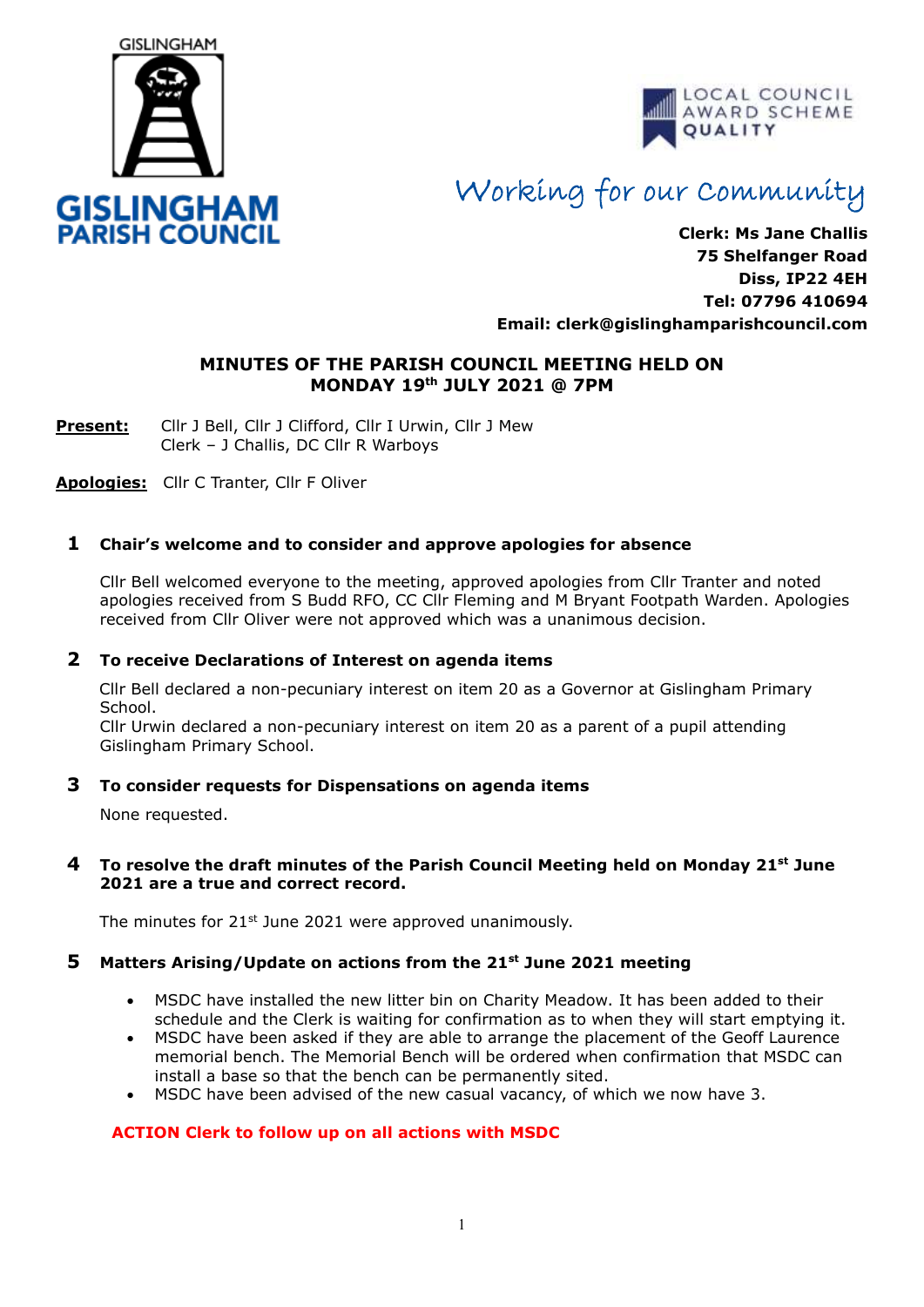## **6 Report from County Councillor**

A copy of CC Cllr Fleming's report was sent to Councillors prior to the meeting and can be found as an addendum at the end of the minutes.

## **7 Report from District Councillor**

A copy of DC Cllr Warboy's report was sent to Councillors prior to the meeting and can be found as an addendum at the end of the minutes.

Gateway 14 - Cllr Urwin asked whether work to build the new footway cycleway over the A1120 Bridge will affect the Stowmarket bus service. DC Cllr Warboys confirmed that the bus route will not be affected by the works.

## **8 Public Participation Session (15 minutes set aside)**

No Members of the public were present; however an email was sent to the Clerk today from a new resident. The email included the following concerns:

- Speeding on Thornham Road to be discussed on agenda item 19
- Flooding/sewerage issues in connection with Lovells Estate This was addressed in the Clerk's Report, agenda item 10, of the 21<sup>st</sup> June 2021 minutes. The Clerk will forward the new complaint to Lovell Developments and suggest resident contacts them directly in addition to Anglian Water.
- White goods left in resident's private garden The Messenger advertise any white goods for sale or free to collection, the Parish Council will advise the resident of this contact.
- Regarding activities at the Village Hall the Clerk has advised the resident of the contact for the Village Hall Committee.

The letter also praised the lovely flower bed near the village hall which is maintained by volunteer Emma Bryant.

## **ACTION**

- **Clerk to respond to resident as above**
- **Clerk to forward concern to Lovell Developments**
- **Clerk to forward thanks to Emma Bryant**

## **9 Chair's Report**

- Cllr Bell advised that she was recently asked by Vinoth and Kaarunya, the proprietors of the newly re -branded Londis Village Shop to cut the ribbon at their reopening ceremony. Whilst carrying out works to their shop they have kindly also revarnished the village noticeboard for which Councillors expressed their thanks.
- Geoff Laurence Memorial bench Cllr Bell has been in contact with Jo Laurence who is going to provide wording to be inscribed on the Memorial bench on Charity Meadow.

## **10 Clerk's Report**

- Request received from Cllr Urwin to contact neighbouring Clerks in Eye, Finningham, Cotton, Bacton and Wyverstone, to ask them to advertise the 320 bus route in their parishes in order to promote the route.
- MSDC have been asked if it would be possible for them to install the memorial bench for Geoff Laurence.
- Mellis Parish Council have confirmed they are happy to support the Clerk undertaking the CiLCA training sharing the cost with Gislingham Parish Council.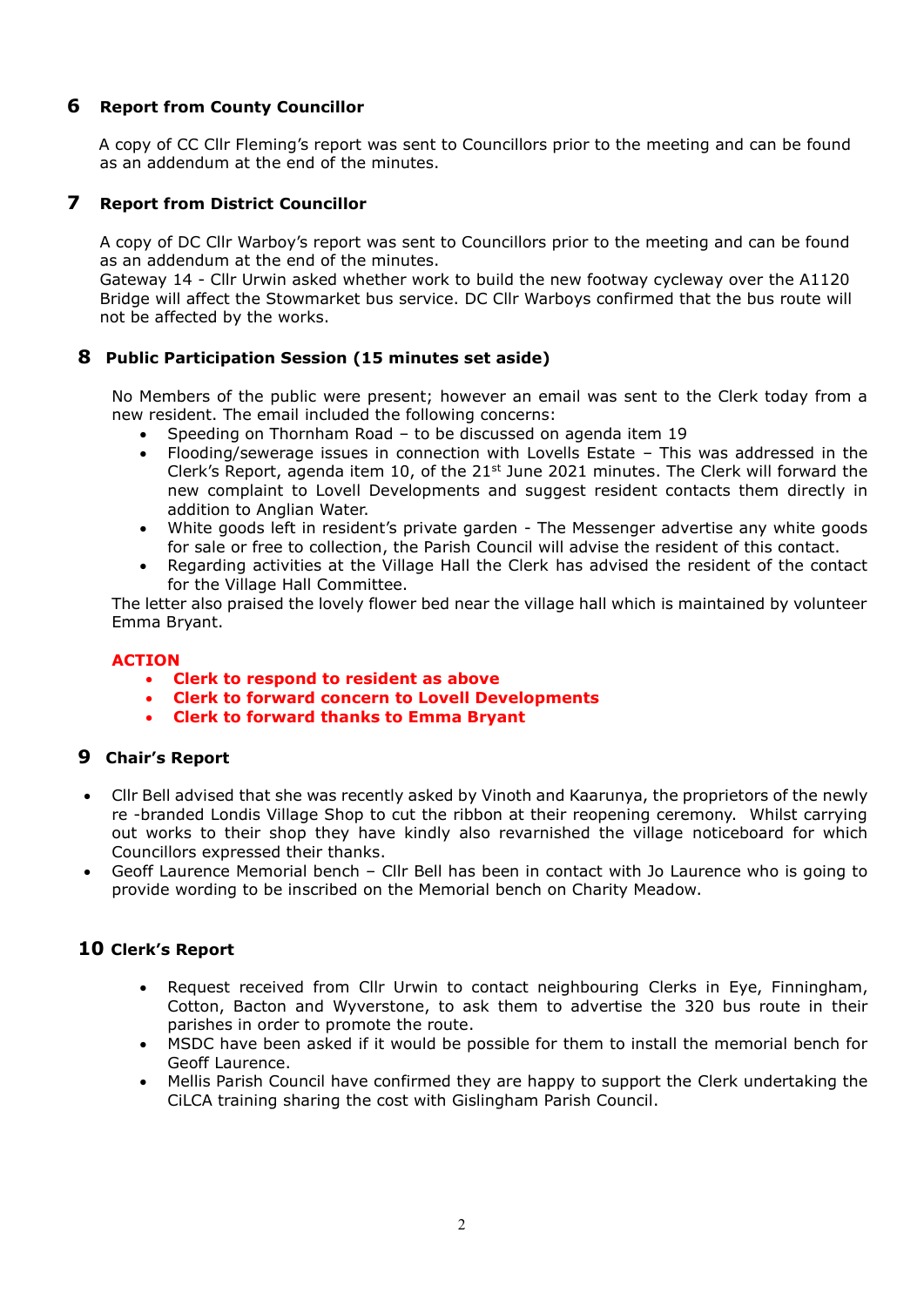## **11 RFO's Report**

The Clerk advised on behalf of the RFO that all paperwork has now been sent to the external auditors, and the quarterly internal audit of the accounts is due to be actioned by Cllr Tranter.

## **12 Neighbourhood Watch Report**

The Neighbourhood Watch Report was sent to Councillors prior to the meeting and can be found as an addendum at the end of the minutes.

#### **13 Tree Warden's Report**

## • **MSDC Tree, Hedge and Wildflower Planting Initiative**

Cllr Clifford advised that work is still ongoing.

Cllr Bell suggested it would be beneficial for Cllr Clifford to attend the next book sale/coffee morning at the village hall to engage with residents in her capacity as Tree Warden.

## **14 Footpath Warden's Report**

Mr Bryant sent a copy of his report to Councillors prior to the meeting, a copy of which can be found as an addendum at the end of the minutes.

It was noted by Health and Safety lead Cllr Urwin, that he needs to be advised of all volunteers as they need to complete a risk assessment for the work they are undertaking.

Cllr Urwin also requested that any pictures or correspondence sent to MSDC or MSCC was directed via the Parish Council so that we can have a record of any reporting.

## **15 SID (Speed Indicator Device) Report**

The SID Report was sent to Councillors prior to the meeting and can be found as an addendum at the end of the minutes.

#### **16 Staffing Panel Nomination**

There is now a seat on the staffing panel following Cllr Kearsley's resignation. Cllr Bell asked if anyone would like to put themselves forward. Cllr Urwin volunteered, and his appointment was agreed unanimously with one abstention (Cllr Urwin).

## **17 Friends of St Mary's Village Hall Hire**

The secretary of FOSM has approached the Council to see if they are prepared to carry on with the pre covid arrangement of sharing the cost of the village hall hire for the monthly book sale/coffee mornings. The Council will no longer have a help desk but members of the Council will be present to engage with residents, wearing a badge to identify themselves.

After discussing it was agreed unanimously to pay for alternate months of the village hall hire, with one abstention.

#### **ACTION Clerk to advise FOSM and the village hall secretary.**

## **18 War Memorial Repairs**

It has been confirmed by SALC that the faculty required is not classed as restricted expenditure, so the Council is able to pay for this as part of the overall war memorial repairs.

After discussing Councillors agreed unanimously to pay for the repairs required as there is already funding set aside for this.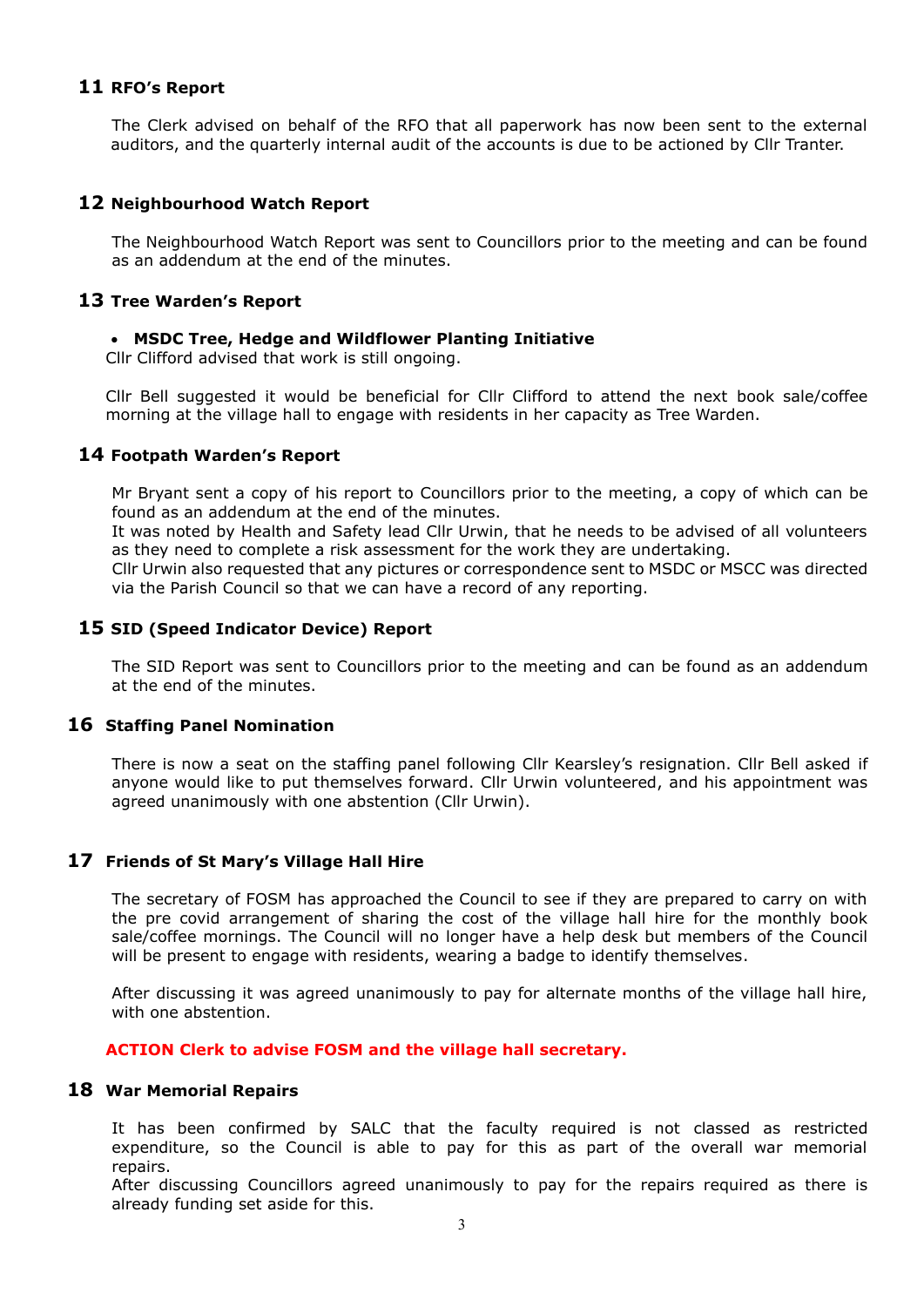**ACTION clerk to advise the Church Council and request details of the contractor for invoicing purposes.**

#### **19 Speed Limit Sign/SID Locations**

A complaint has been received from residents regarding the speeding in and out of the village on Thornham Road. The Speedwatch team has advised that they are aware of the high level of speeding traffic in this location, but have been refused police approval to use the junction with Columbine Way as a location because it is too close to the 30mph sign, as sites have to be 100 metres within the 30mph limit. The clerk has contacted SCC Highways to request moving the sign (report ref 00329092).

The Clerk has also inquired about using this site as a location for the speed indicator device. This requires a Site Suitability Checklist to be completed and submitted to SCC for authorisation to operate the SID at the approved site.

**ACTION Clerk to follow up on SCC Highway request and forward Site Suitability Checklist to councillors.**

#### **20 CIL Running Track Application Gislingham Primary School**

Written confirmation has been received advising that the running track will be available to groups and organisations, but the school is unable to let individuals access it on their own. Councillors discussed the application but were unable to vote on how to proceed due to the two declarations of interest rendering the agenda item inquorate.

#### **ACTION CIL Running Track Application carried over to next meeting.**

#### **21 Charity Meadow**

#### • **CCTV quotations**

Three quotations have been received and circulated to councillors in advance of the meeting. Councillors discussed each quotation confirming footage will only be viewed by Councillors and the Clerk and forwarded to the police if necessary. After discussing councillors agreed unanimously to proceed with the preferred contractor whose quotation includes the cable work required to connect to the power supply at the school.

#### • **Playground Repair quotations** Still awaiting third quotation – carried over to next meeting

#### **ACTION**

- **Clerk to instruct chosen contractor and advise the other two that they have been unsuccessful.**
- **Playground Repair quotations carried over to next meeting.**

## **22 Finance**

Admin Payment (Clerk & RFO) - £521.90 J Bell mileage expenses - £16.20 Clerk mileage expenses - £17.10 Hire of Village Hall (June) - £20 Neighbourhood Planning Webinar (5th July 2021) - £25

All payments were approved unanimously apart from J Bell's mileage, which was approved unanimously with one abstention.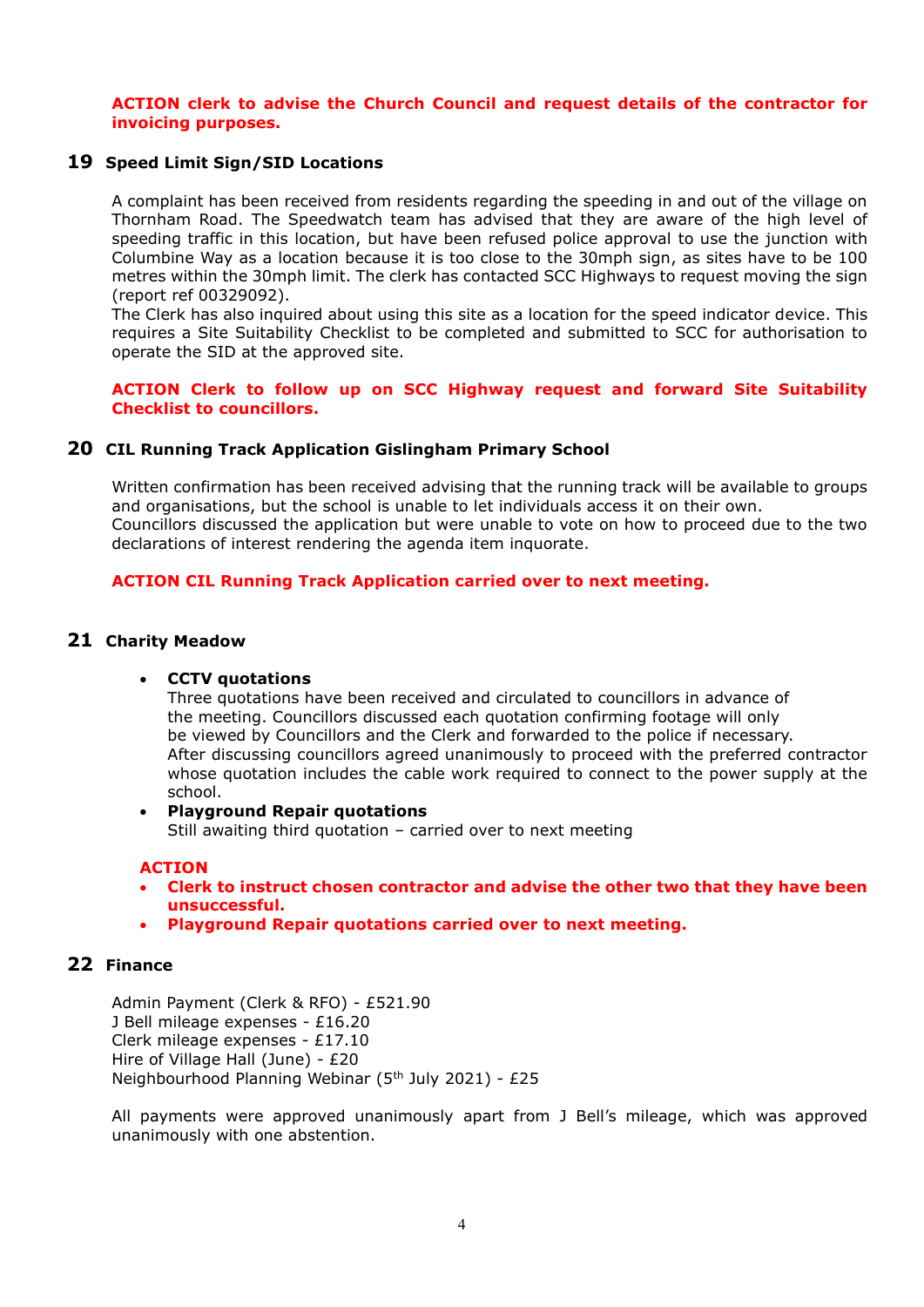**ACTION Cllr Bell to make payments by BACS (Neighbourhood Planning Webinar paid by debit card). Cllr Bell's expenses will be facilitated by a cheque signed by Cllr Tranter and Cllr Urwin.**

## **23 Training**

Clerk – CiLCA

SALC have advised that there is an Introduction to CiLCA training webinar on 28<sup>th</sup> October 2021 costing £25 plus VAT, prior to the 11 CiLCA modules which start in November 2021.

Councillors agreed unanimously for the Clerk to book the Introduction to CiLCA webinar.

## **ACTION Clerk to book Introduction to CiLCA training**

## **24 Policies and Reports**

Appraisal Policy – carried over to August meeting due to absence of Staffing Panel Chair.

## **25 IN CAMERA**

Deferred due to absence of Staffing Panel Chair

## **26 Date of next meeting 16th August 2021 at 7:00pm in Gislingham Village Hall.**

Meeting Closed at 8:51pm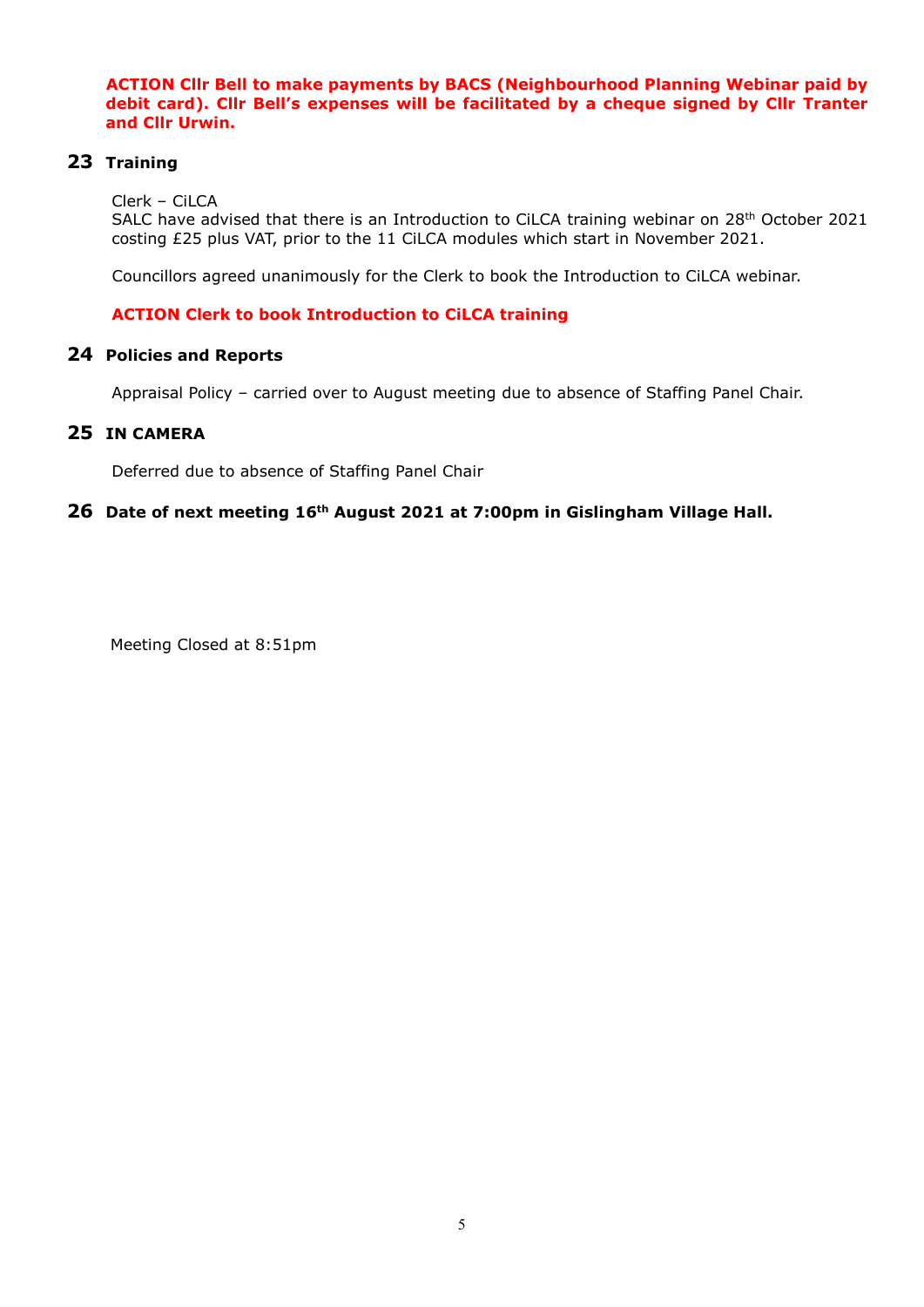# **County Councillor Report**



# **July 2021**

# **Gislingham Parish Council**

Councillor Jessica Fleming, Hartismere Division, Suffolk

## [Jessica.fleming@suffolk.gov.uk](mailto:Jessica.fleming@suffolk.gov.uk) Tel: 07714-597980 Twitter: @jesstfleming

**Independent Review of Suffolk County Council's SEND services** - A multi-agency team from Lincolnshire will carry out an independent review into Special Education Needs and Disabilities provision. The review starts at the end of June and will be completed in mid. August. About 18,000 young people are supported through SEND services, including 5,900 with Education Health and Care Plans which is about double the 2014 number.

If you would like to participate in this review then please share your experiences of the processes, communication protocols and family-facing elements of SEND services within Suffolk County Council by email at [SendReview@suf](mailto:SendReview@suffolk.gov.uk)[folk.gov.uk.](mailto:SendReview@suffolk.gov.uk)

**Suffolk Recycling Centres Update –** Post July 19th social distancing requirements at recycling sites are being relaxed, as are some other limitations such as the 2-axel trailer rule Please refer to the accompanying flyer: Bookings can be made online vi[a https://suffolkrecycling.org.uk/where-to-recycle/recycling-centres/suffolk-recycling-centres-book](https://suffolkrecycling.org.uk/where-to-recycle/recycling-centres/suffolk-recycling-centres-booking-page)[ing-page](https://suffolkrecycling.org.uk/where-to-recycle/recycling-centres/suffolk-recycling-centres-booking-page) or by calling 0345 606 6067.. Further changes are planned after  $16<sup>th</sup>$  August.

**Locality Budgets** – The County Council locality scheme is now open again for applications. Please get in touch if any local projects need financial support.

**Progress Power, Eye and Mellis –**After several years dormancy, minor works commenced on the main site near Eye on 28th June 2021. Information about the project is o[n https://www.drax.com/about-us/our-projects/progress](https://www.drax.com/about-us/our-projects/progress-power/)[power/](https://www.drax.com/about-us/our-projects/progress-power/) A Community Liaison Group is being set up and nearby parishes have been invited to join.

**West Suffolk Hospital Trust New Build** – The SCC Health Scrutiny Committee has an observer role on plans for the replacement of WSH by a new hospital, the preferred (adjacent) location is Hardwick Manor. The Trust is holding public drop-in events between 5 July – 15 August including Stowmarket Community Centre on 21<sup>st</sup> July, and is encouraging communities to engage.

A second phase will begin in the autumn. Further information about public engagement and an online feedback form can be found on<https://www.wsh.nhs.uk/New-healthcare-facility/>

**Covid-19 Update** - bulletins are available o[n via the Suffolk County Council website.](https://www.suffolk.gov.uk/coronavirus-covid-19/suffolks-response/suffolk-coronawatch-bulletin/)

For updates on the vaccine rollout refer to SNEE NHS COVID-19 [Vaccination Service website](https://sneevaccine.org.uk/)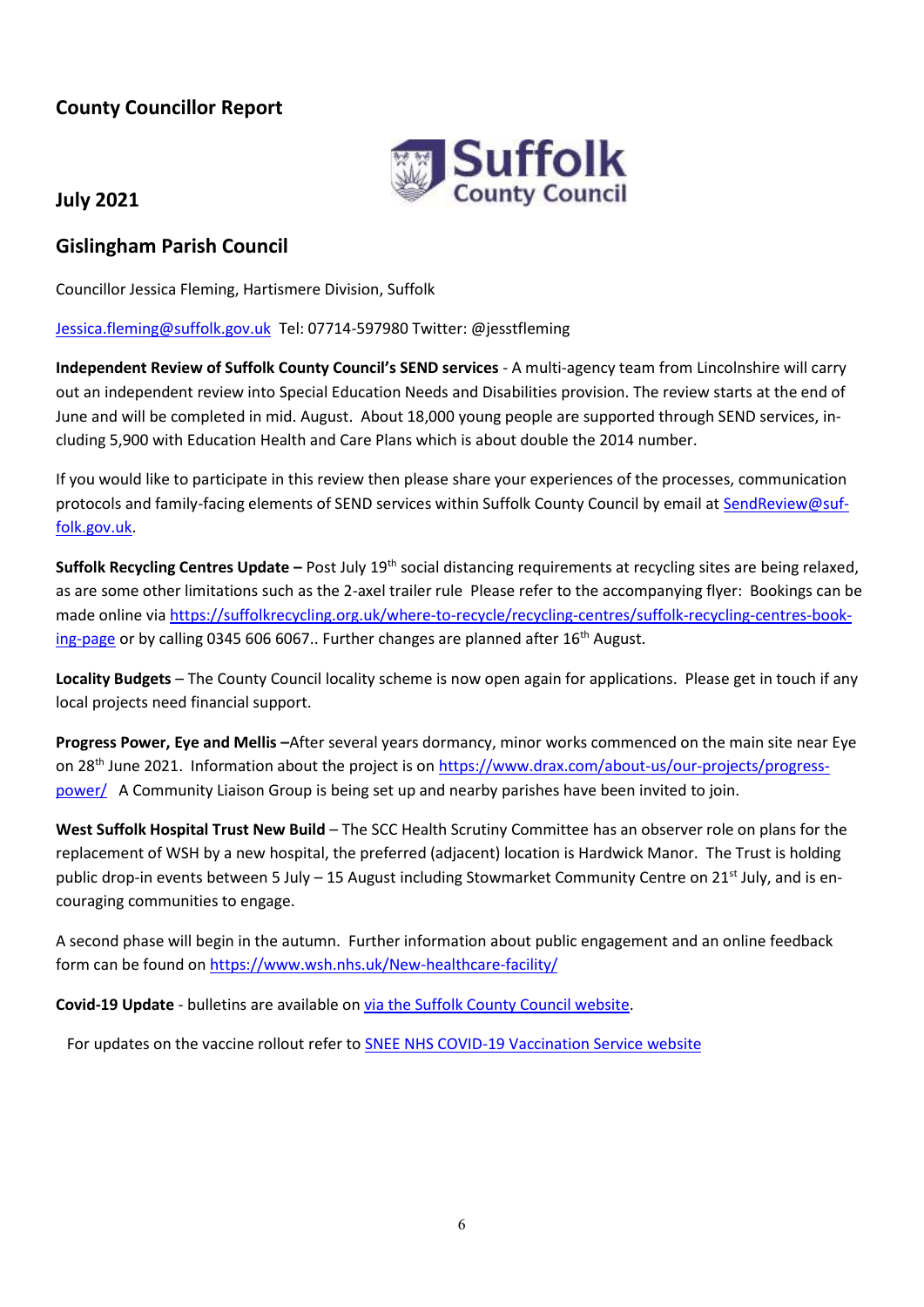| Meetings                                                                                                                                                                                            | The full council meeting scheduled for July 22 <sup>nd</sup> has been cancelled as the council chamber at Endeavour house is too<br>small to comply with Covid related business regulations. Other council meetings continue as planned, with briefings<br>and workshops being hosted on-line whenever possible.                                                                                                                                                                                                                                                                                                                                                                                                                                                                                                                                                                                                                                                                                                                                                                                                                                                                                                                                                                                                                                                                                                                                                                                                                                               |
|-----------------------------------------------------------------------------------------------------------------------------------------------------------------------------------------------------|----------------------------------------------------------------------------------------------------------------------------------------------------------------------------------------------------------------------------------------------------------------------------------------------------------------------------------------------------------------------------------------------------------------------------------------------------------------------------------------------------------------------------------------------------------------------------------------------------------------------------------------------------------------------------------------------------------------------------------------------------------------------------------------------------------------------------------------------------------------------------------------------------------------------------------------------------------------------------------------------------------------------------------------------------------------------------------------------------------------------------------------------------------------------------------------------------------------------------------------------------------------------------------------------------------------------------------------------------------------------------------------------------------------------------------------------------------------------------------------------------------------------------------------------------------------|
| Locality<br>Awards                                                                                                                                                                                  | New grants available now for 2021/22.<br>Open to groups with projects that provide a clear and tangible benefit to the community. Full information available<br>using the link, or contact me to discuss your project.<br>https://www.midsuffolk.gov.uk/communities/grants-and-funding/locality-awards-2021-22/                                                                                                                                                                                                                                                                                                                                                                                                                                                                                                                                                                                                                                                                                                                                                                                                                                                                                                                                                                                                                                                                                                                                                                                                                                                |
| B&MSDC<br>LCWIP<br>(Local cy-<br>cling and<br>Infra-<br>structure<br>Plan)                                                                                                                          | To the online consultation: over 1,800 comments made.<br>Next Stages: Initial analysis of all responses received will determine what kind of interventions are needed, and catego-<br>rise them into one of the following three actions:<br>An issue (an immediate problem or defect) that needs reporting to SCC Highways for repair or attention<br>1.<br>An issue (an immediate problem or defect) that needs reporting to SCC Rights of Way for repair or attention<br>2.<br>Something more significant is required in terms of infrastructure improvement - potentially a suitable location<br>3.<br>for a scheme<br>Aims: The key outputs of our LCWIP will be:<br>• a network plan for walking and cycling which identifies preferred routes and core zones for further development<br>• a prioritised programme of infrastructure improvements for future investment<br>• a report which sets out the underlying analysis carried out and provides a narrative which supports the identified<br>improvements and network.<br>This is supported by and links to Suffolk CC's LCWIP which can be found here:<br>https://www.suffolk.gov.uk/assets/coronavirus/Advice-on-travel/Local-Cycling-and-Walking-Infrastructure-Plan-for-<br>Suffolk.pdf                                                                                                                                                                                                                                                                                                         |
| All party<br>work-<br>shops:<br>These are<br>the pro-<br>posals put<br>forward<br>by the<br>Green<br>and Lib-<br>eral Dem-<br>ocrat<br>$Group-$<br>no re-<br>sponses<br>have<br>been re-<br>ceived. | 1. £1m should be directed to exemplar zero-carbon housing projects, in particular selecting those that<br>can be delivered within a 2-year timeframe using innovative techniques. We also propose that a<br>set of Suffolk specific designs and specifications be drawn up and used for these developments, and<br>then made open-source for small-scale developers and self-builders to use. The intention is that<br>more housing will be delivered at social rents.<br>2. Up to £1m should be used to improve the delivery of our planning services, to strengthen and train<br>the staff team, and make the department the best in the region. In particular the role of planning<br>enforcement should be enhanced, so that conditions imposed on developers are followed up and<br>implemented in full, thus moving enforcement into a positive, proactive role alongside its current<br>reactive function.<br>3. £1m to be allocated across the District to each Councillor as a locality "super-budget" (£29,400 per<br>Councillor) to be directed as capital funding for innovative and creative projects, drawing on the<br>many ideas proposed in the workshops. This would allow Councillors to fund a diverse range of<br>projects, combining funds where appropriate. Members would provide the direction and decisions<br>on funding, but implementation would be managed by officers or approved partner organisations.<br>£1m to be retained for future response to the Covid pandemic as needs arise over the next couple<br>4.<br>of years. |
| Tempo-<br>rary<br>Campsites                                                                                                                                                                         | Last year the Government introduced a temporary permitted development right which allows for the tem-<br>porary use of land (by the owner) as a commercial campsite for up to 56 days, without the need to apply for<br>planning permission. This allows businesses across the tourism and hospitality sectors to establish tempo-<br>rary 'pop up' campsites on their land to meet additional demand. The Government would like to see more<br>of these businesses taking advantage of this opportunity over the summer, so is encouraging local planning                                                                                                                                                                                                                                                                                                                                                                                                                                                                                                                                                                                                                                                                                                                                                                                                                                                                                                                                                                                                     |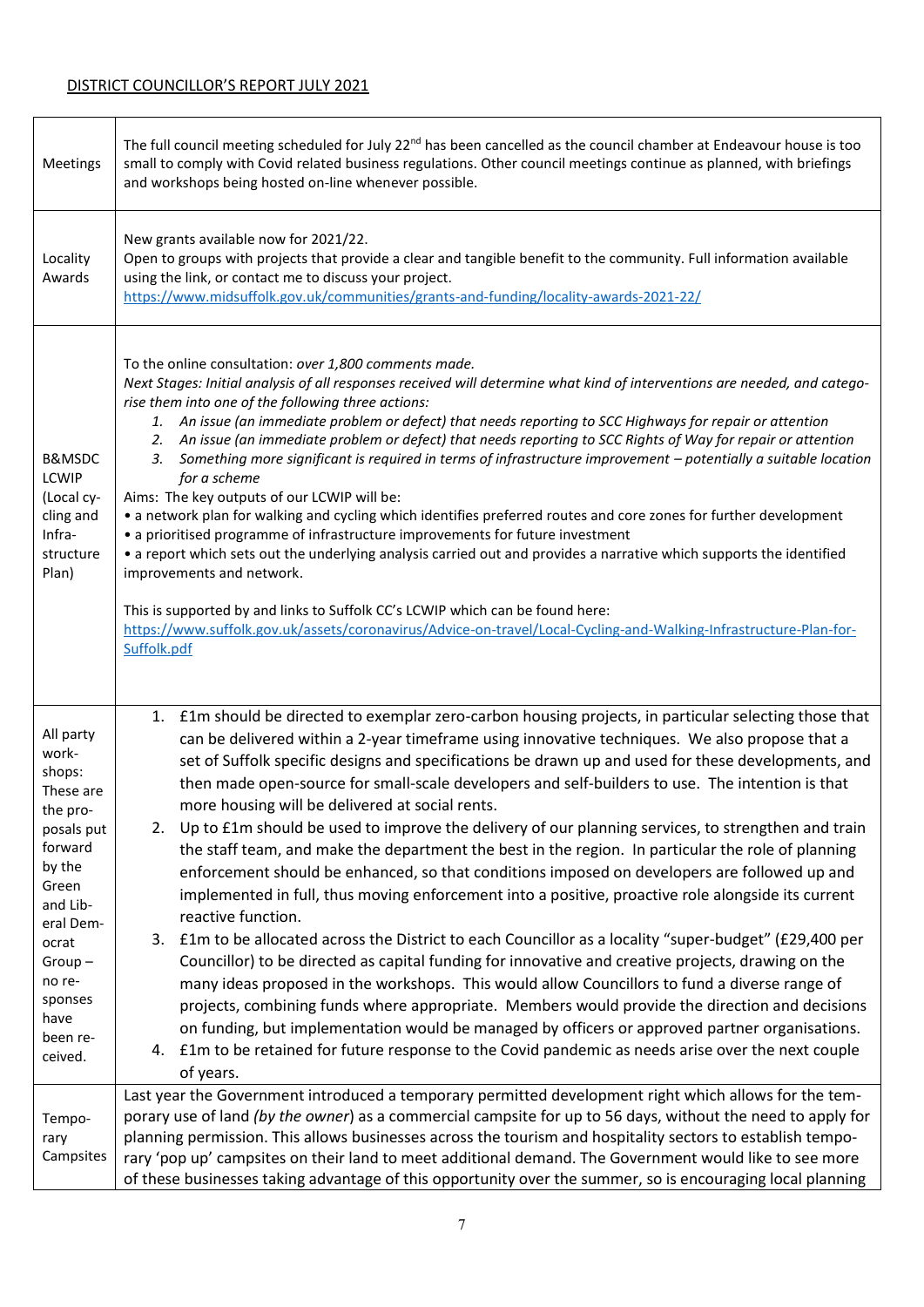|                                        | authorities to take a flexible and proportionate approach to the enforcement of planning controls, including<br>restrictions through planning conditions on existing campsites.                                                                                                                                                                                                           |
|----------------------------------------|-------------------------------------------------------------------------------------------------------------------------------------------------------------------------------------------------------------------------------------------------------------------------------------------------------------------------------------------------------------------------------------------|
|                                        | This guidance from the Government applies from now through to the end of October this year.                                                                                                                                                                                                                                                                                               |
| Waste<br>Collection<br>services        | These continue to be disrupted. There are various issues chief amongst them is a shortage of HGV drivers, there have<br>also been technical issues with the vehicles and a much higher demand than usual for garden waste collections. Week-<br>end collections are being made to catch up and the advice continues to be to leave the bins out and eventually they<br>will be collected. |
| Mental<br>Health<br>and Well-<br>being | At the moment councillors are engaged in a series of workshops the explore their own and their communities mental<br>health and wellbeing needs. In particular neurodiversity and managing stress.                                                                                                                                                                                        |
| Anti-so-<br>cial be-<br>haviour        | This can take many forms, environmental, physical and mental abuse and the council has dedicated officers to investi-<br>gate and support victims. It can be reported via the council's website or please contact me.                                                                                                                                                                     |

## MSDC Councillor Rowland Warboys

rowland.warboys@midsuffolk.gov.uk Tel. 01379 783412 Mobile: 07484 186121

## **NEIGHBOURHOOD WATCH REPORT JULY 2021**

I am advised that there is a team of individuals operating in south to mid Suffolk trying to sell garden furniture (left over from trade shows !!!) the origins of this furniture are unclear, but it seems they show they show the furniture, take payment but never deliver!!

BT Calls (or rather non BT calls) continue to do the rounds, pointing out that there is something writing with your system, but if you give them temporary control of your computer they will rectify the problem ...no doubt after they have taken any of your financial details from your compute .

Finally ...this is supposedly from NatWest but could be applied to any Bank in the UK ..you receive a call from the Bank's fraud dept advising that there have been fraudulent transactions on your account totalling over £1000, they will then ask you to do an ID check and request two new Numbers from your account password, they will then get cut off, ring again apologising for the breakdown, and request a different two digits from your account password. After which they will confirm that they are resolving the problem by proceeding to empty your account of funds!!

Christopher Tranter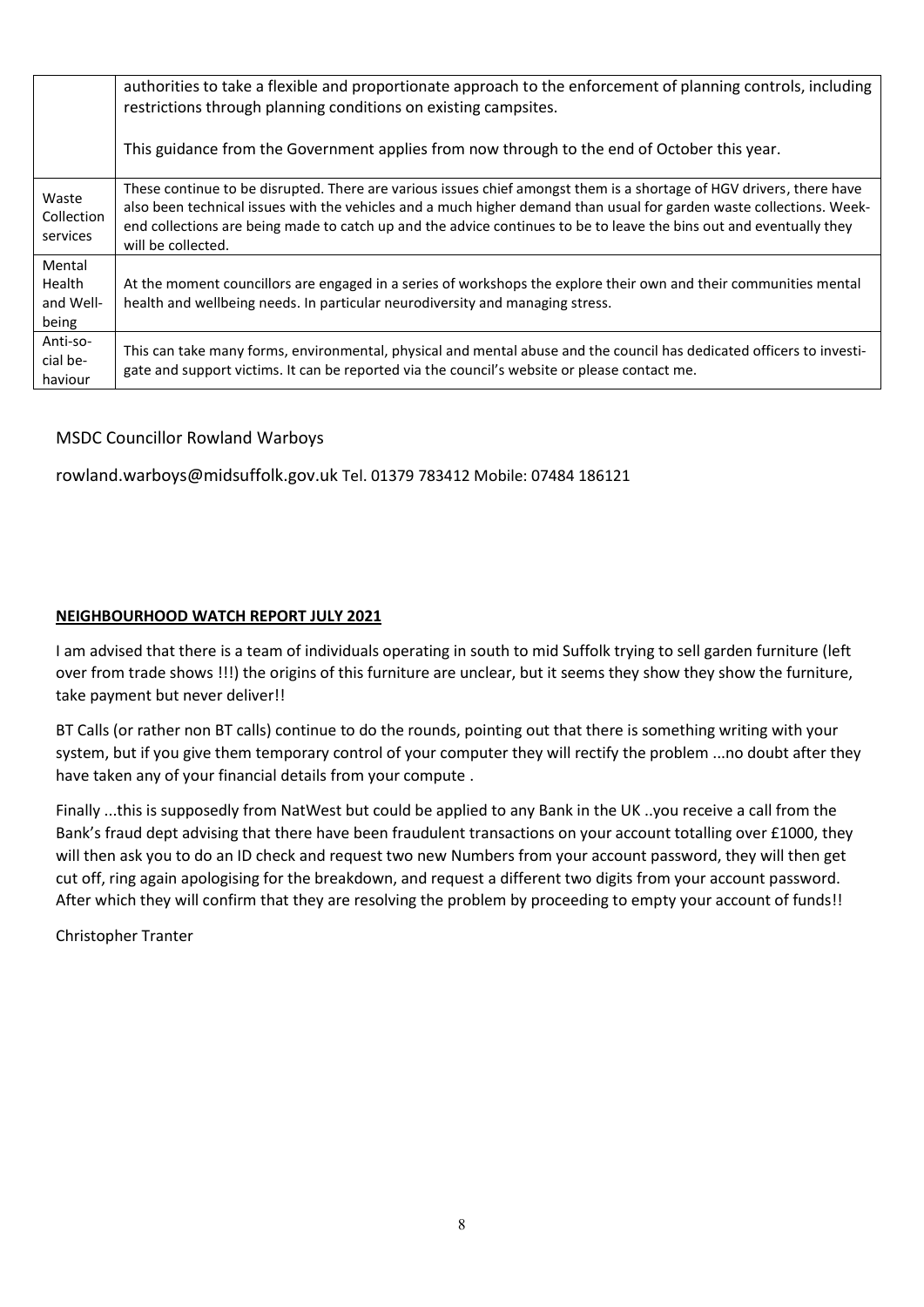#### Footpath Warden's Report July 2021

With the latest bout of rain and sun, the footpaths have quickly become overgrown.

There has been a delay with SCC and the PC's contractor in cutting the agreed paths. This has led to several complaints from residents who have had difficulty in walking some of these overgrown footpaths.

I had reported this at the last PC meeting, so I had hoped that action would have been taken by now.

As of the 15<sup>th of</sup> July, I have checked a small number of footpaths. There is no evidence that SCC have started their cut, the footpaths are badly overgrown. FP36 commonly known as the Bowling Alley is on the SCC cutting list has been cut, but I suspect that someone else has done it, as it has recently been reported to the PC by a resident.

FP33, Lovells Estate, this FP has now been cut. However, they have not removed the ivy tree cuttings from the FP between the church and the Lovells Estate, as agreed from their email. I will contact them. I will check more footpaths next week to see what the situation is.

I had received a report that an ivy tree had blocked the path between the church and the Lovells estate, which I did clear. Ironically, the rest of the tree fell soon afterwards, so I also cleared it away, which I then received a complaint from the resident that backs onto the path from West View Gardens to say someone had dumped a load of ivy against his fence, which was not actually the case. Nevertheless, I reported the debris to Mid Suffolk DC and as they are the PC's contractor, they have added it to the path cutting to clear away.

The muddy path between the Lovells Estate and Coldham Lane, has still not had an extra covering of wood bark as requested many months ago. I received an email this week from the SCC Rights of Way Officer to say that he has now been chasing up their contractor.

Sam Trayton, the SCC Rights of Way Officer has informed me that he will be leaving his post later this month. There is not a replacement as yet. I will report any issues through the usual reporting method.

On my travels, I noticed that the 'High Street' sign as you come into the village from Finningham was totally covered with growth. I did take some away, but it will require another cut to make it more visible.

Martyn Bryant